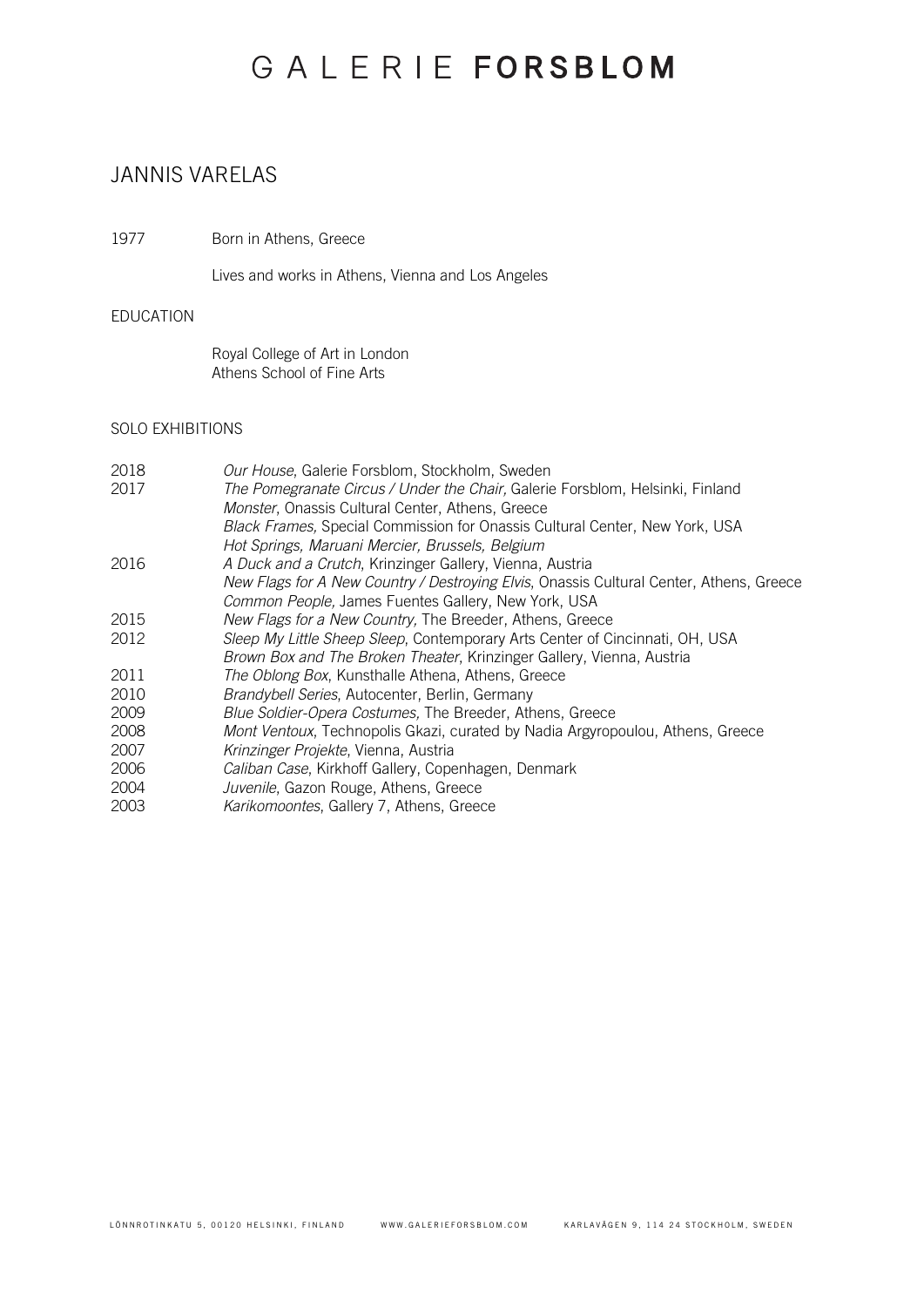# GALERIE FORSBLOM

### GROUP EXHIBITIONS

| 2019 | Benaki Museum, Athens, Greece                                                            |
|------|------------------------------------------------------------------------------------------|
| 2018 | Supergood- dialogues with Ernesto de Sousa, MAAT Museum, Lisbon, Portugal                |
| 2017 | Instructions for Happiness, 21er Haus, Belvedere Museum, Vienna, Austria                 |
| 2016 | The Next Level - Off Is, Vienna, Austria                                                 |
|      | Revue – Kunstraum am Schauplatz / Buro Weltausstellung, Vienna, Austria                  |
|      | Fireflies in the Night Take Wings, Stavros Niarchos Foundation Cultural Center, Athens,  |
|      |                                                                                          |
|      | Greece                                                                                   |
|      | Hort Family Collection, Annual Hang, New York, NY, USA                                   |
| 2015 | Ametria, Benakis Museum, Athens, Greece, organized by the DESTE Foundation in            |
|      | collaboration with the Benaki Museum                                                     |
|      | Dio Horia, inaugural exhibition, Mykonos, Greece                                         |
|      | Hort Family Collection, Annual Hang, New York, NY USA                                    |
|      | Tower - IBID Projects, London, UK                                                        |
|      | CrocodileG - Autocenter, Berlin, Germany                                                 |
|      | Old News (Again) - Cneai, Chatou                                                         |
| 2014 | Hort Family Collection, Annual Hang, New York, NY, USA                                   |
|      | Eye Know, curated by Amir Shariat, Hochhaus Herrengasse, Vienna, Austria                 |
|      | Painting Today, Vogiatzoglou Art Space, Athens, Greece                                   |
|      | See What Sees You, curated by Franz Graf, 21er Haus, Vienna, Austria                     |
| 2013 | Hell As Pavillion, Palais de Tokyo, Paris, France                                        |
|      | Paper, works from the Saatchi Collection, Saatchi Gallery, London, UK                    |
|      | CHICKEN OR BEEF?, The Hole, New York, NY, USA                                            |
|      | Abendland, Produzenten Galerie Hamburg, Hamburg, Germany                                 |
| 2012 | Portraits of a Generation, The Hole, New York, NY, USA                                   |
|      | Parnassos, Parnassos Literary Society, Athens, Greece                                    |
|      | Making Waves: International Art from the Saatchi Gallery, Hyatt Regency Hotel, London,   |
|      | UK                                                                                       |
|      | The Garden of Eden, Palais de Tokyo, Paris, France                                       |
|      | The Breeder Series, The Breeder, Athens, Greece                                          |
| 2011 | Deste Prize 2011, Museum of Cycladic Art, Athens, Greece                                 |
|      | Contemporary Greek Woman, The Hub, Athens, Greece                                        |
|      | Derti Humanism, Faggionato Fine Arts, London, UK                                         |
|      | Control, Magazin 4, Bregenzer Kunstverein, Bregenz, Austria                              |
| 2010 | Greek Art, SEM-Art Gallery, Monaco                                                       |
|      | Cairo Biennial, Cairo, Egypt                                                             |
|      | The Marathon Marathon, Acropolis Museum, Athens, Greece                                  |
|      | Skin Fruit: Selections from The Dakis Joannou Collection, New Museum, New York, NY,      |
|      | USA                                                                                      |
|      | Lebt und arbeitet in Wien III: Stars in a Plastic Bag, Kunsthalle Wien, Austria          |
|      | Supernature: An excersice in loads, AMP, Athens, Greece                                  |
| 2009 | Forschungsbericht, curated by Severin Duenser vs. Christian Kobald, COCO, Vienna,        |
|      | Austria                                                                                  |
|      | Snipper, Galerie Biederman, Munich, Germany                                              |
|      | Bright Morning Star, Kenneth Anger series, Galeria Ze de Bois, Lisbon, Portugal          |
|      | Hydra Art Walk, Hyrdra                                                                   |
|      | Sniper, Galerie Biedermann, Munich, Germany                                              |
| 2008 | Prospect.1 New Orleans, first international art biennial in the city of New Orleans, USA |
|      | The Skat Players, Vilma Gold gallery, London, UK                                         |
|      | JEKYLL ISLAND, Honor Fraser gallery, LA, CA, USA                                         |
|      | Whatever's Whatever, Hydra school projects, Autocenter, Berlin, Germany                  |
| 2007 | Wild West, Galerie Gebr. Lehmann, Berlin, Germany                                        |
|      | True Romance, The Breeder, Athens, Greece                                                |
|      | "Destroy Athens", First Athens Biennial, Athens, Greece                                  |
|      | Black and White, Ibid Projects, London, UK                                               |
|      |                                                                                          |